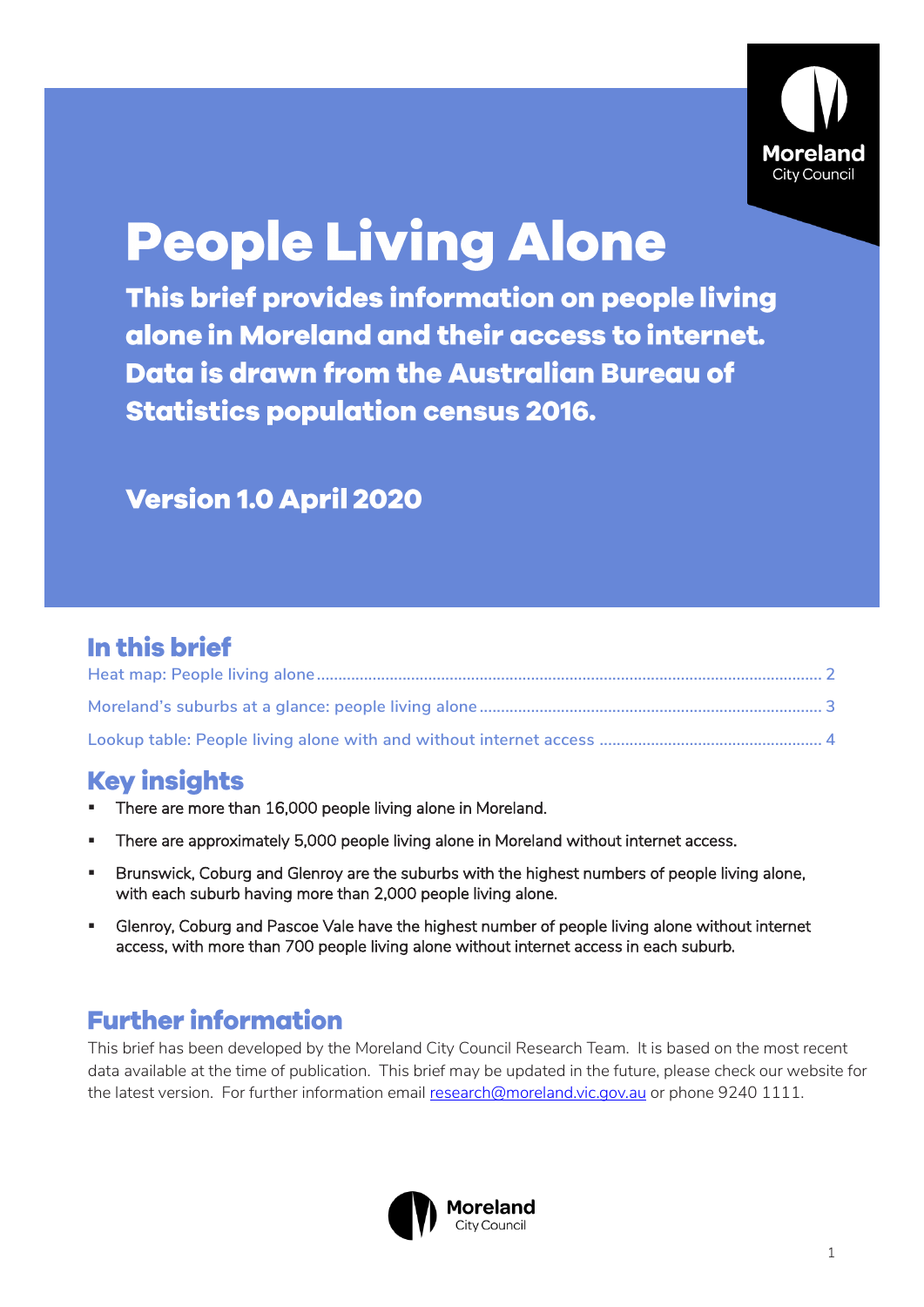# **Heat map: People living alone**

<span id="page-1-0"></span>

Source: Australian Bureau of Statistics 2016 population census total lone person households by Statistical Area 1 (SA1). Map prepared by Moreland Research Team on Power BI.

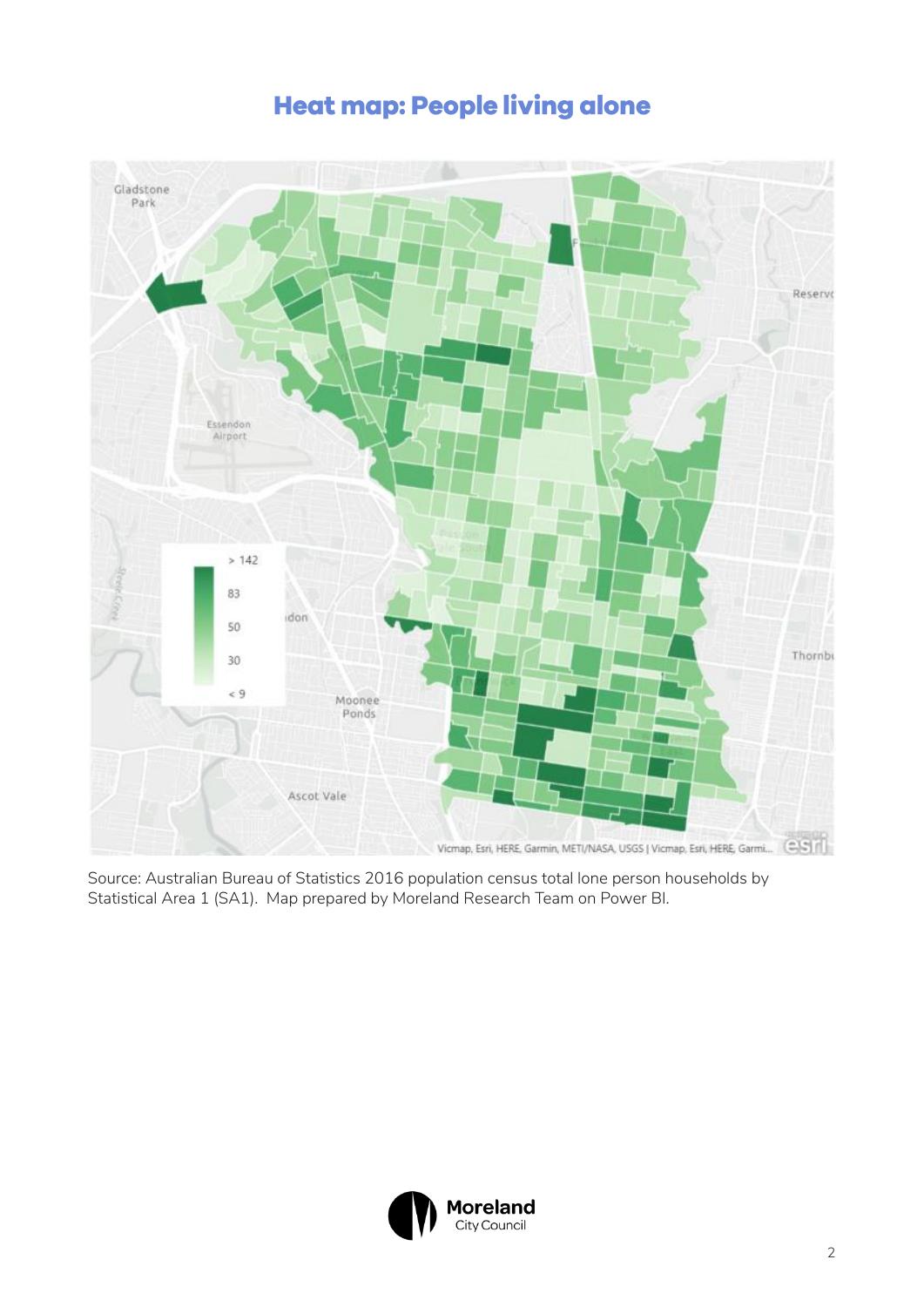

#### Moreland's suburbs at a glance: people living alone

<span id="page-2-0"></span>Source: Australian Bureau of Statistics population census 2016: number of lone person households and internet access at dwelling